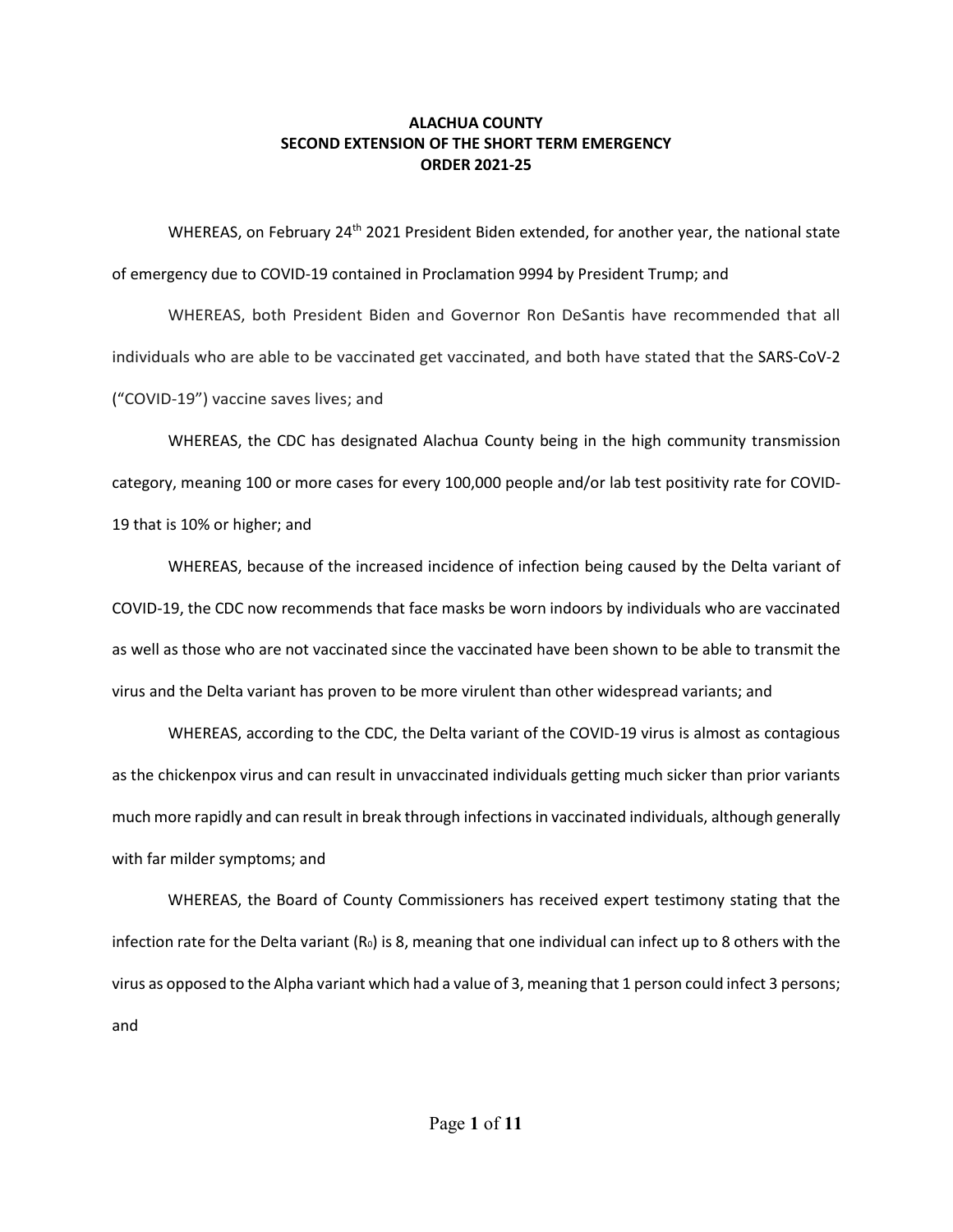WHEREAS, a vaccine is available for all individuals above the age of 12, and the vaccination rate in Alachua County has reached 66% with 156,882 vaccinated and the number of those getting vaccinated decreased to 1,991 for the week of August 27th; and

WHEREAS, during the week of August  $27<sup>th</sup>$ , the new rate of positivity for COVID-19 dropped to 11.9%, which was a decrease from the prior week due to the large number of those tested, but still remains among the highest it has been during the pandemic to date. Despite the reduction in the rate, the number of those who tested positive increased to 1,520 which was above the number from the week ending August 20<sup>th</sup>; and

WHEREAS, due to the regional nature of our health care facilities, our hospitals continue to have a significant increase in the number of individuals requiring ambulance transport, hospitalization and placement in the ICU's although there has been a decrease from the hospitalization numbers reported by the State last week; and

WHEREAS, the admissions to the hospitals in Alachua County for COVID-19 are significantly higher for the unvaccinated than for the vaccinated; and

WHEREAS, with the continuing increase in hospitalizations and community spread, there is likely to be an impact on county operations and the ability to provide public services in a timely manner; and

WHEREAS, the data from hospitals demonstrates that the overwhelming majority of individuals hospitalized with COVID-19 are not vaccinated, and there is an increase in the number of pediatric hospitalizations, patients on ventilators and ICU cases due to COVID-19. The overall vaccination level is 66% of individuals eligible, but the Delta variant has shown that the vaccination rate for reaching community immunity could be much higher. Because of the increase in positivity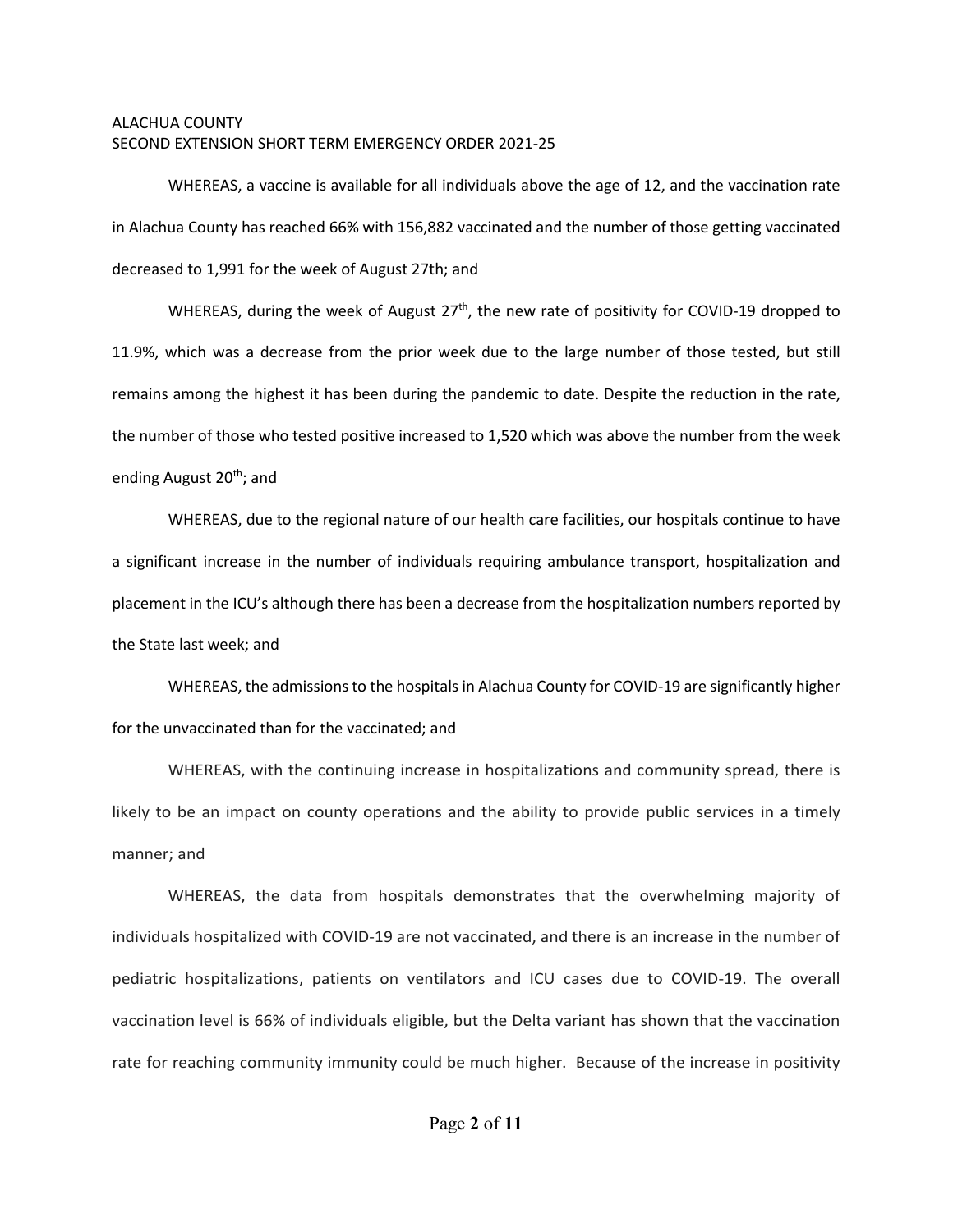and infection, the Alachua County Health Department has increased its hours of operation at the main location for vaccination and testing. The Health Department's recommendation is to get vaccinated follow CDC guidelines, wear a mask, socially distance, avoid crowds and wash your hands often. The Board recognizes that the most important thing that the public can do to stop community spread is to get vaccinated; and

WHEREAS, local hospitals are limiting elective and outpatient surgeries in direct response to the increased demands on the hospitals to care for COVID-19 infected patients. Elective surgery includes surgeries which may be quite important but are not considered at the moment to be life threatening. Examples include cardiac, joint replacement and cancer surgeries; and

WHEREAS, the Board received expert testimony that, until those who are unvaccinated and are capable of getting vaccinated obtain the full vaccination, indoor masking is absolutely essential as an additional mitigation strategy to reduce the community spread of this disease, which will in turn reduce the burden upon the health system.

WHEREAS, the current Delta variant is impacting younger individuals now more than the earlier variations. Most of people hospitalized for the condition locally are below 50; and

WHEREAS, fully vaccinated people with the Delta variant may infect others; and

WHEREAS, the Board heard from an expert who, over the past year and a half, has been monitoring the spread of COVID-19 and its mutations from an epidemiological standpoint. His opinion was that the current surge is not a seasonal surge. This is a new phenomenon. This virus mutates. The wider its spread, the quicker its mutation. The current Delta Variant is more aggressive, more infectious and perhaps more pathogenic than the Alpha variant, and there has been a surge in hospitalizations and the hospitalization of young people. In his opinion, community immunity for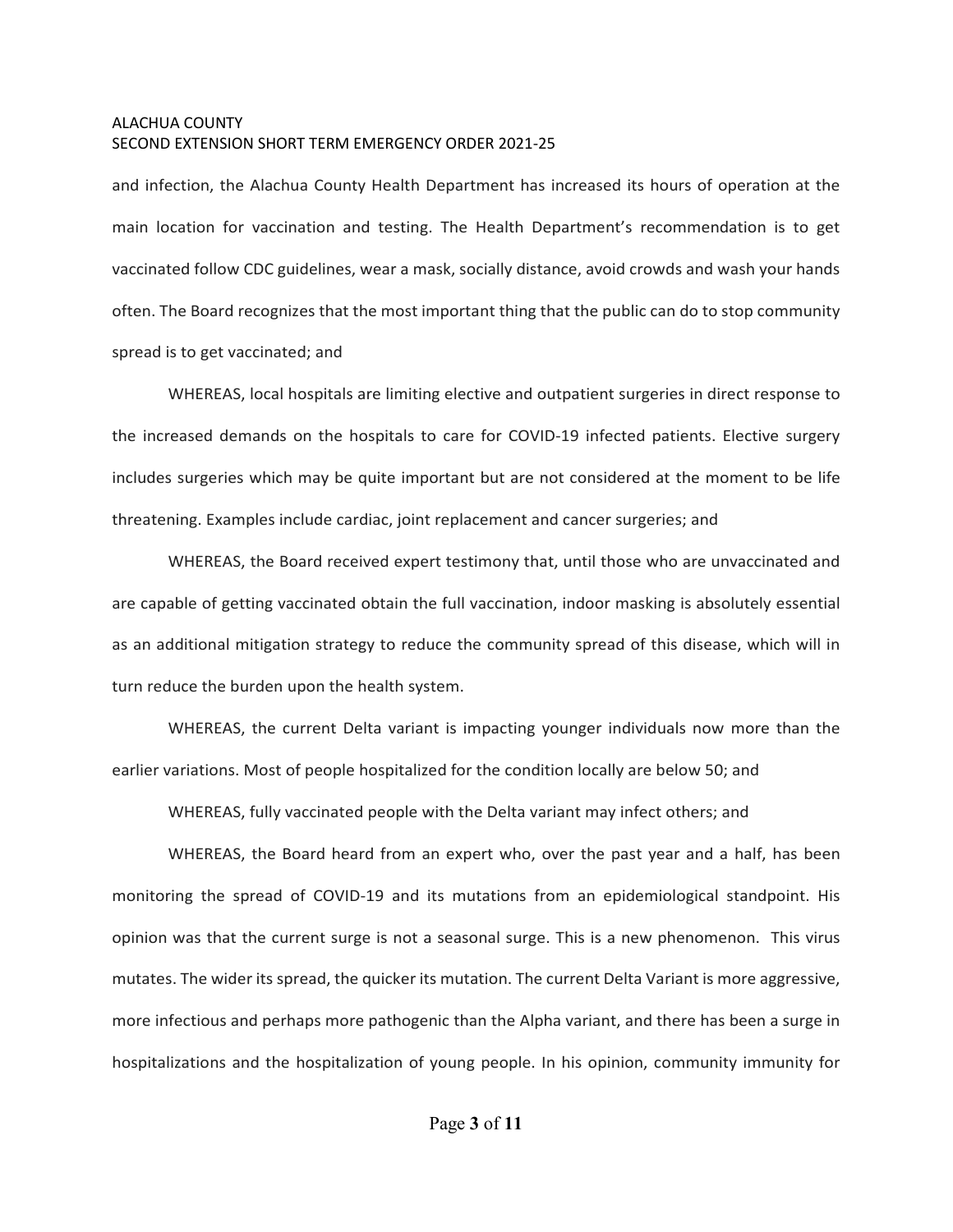COVID-19 may not be possible and may not be able to be achieved. While there is some immunity from being infected, it is temporary, and there have been outbreaks from those who have been infected before. Individuals who have been vaccinated have also been noted as being infected, although often with lesser symptoms than the unvaccinated. Vaccination and the other mitigation measures together will limit the spread of the condition. Over time the presence of different mutations of COVID-19 present in Alachua County has changed. In June, the Delta variant began to be noted at 65 individual cases and, in July, that number went up to 42% of all cases. It is expected that this percentage will increase. In addition, with the Delta variant, there is an increasing trend in individuals who have been vaccinated contracting the condition. While he stated it was possible for the virus to become resistant or mutate to the point where a new vaccine is necessary, it is not at that point now and increasing the number of people vaccinated may delay or prevent that from happening. He also stated that a number of outbreaks occur where people gather, such as in workplaces; and

WHEREAS, even with recovery from COVID-19, the recovery may involve permanent impairments including, but not limited to pulmonary damage including pulmonary fibrosis which can lead to reduced lung capacity and potentially lung transplants; and

WHEREAS, based upon the testimony provided to the Board by those scientists and medical professionals who have come before it, and recently testified in public meetings, along with the recommendations of the CDC, OSHA and various studies the Board has considered, the Board believes the use of face masks as recommended by the CDC reduces significantly the spread of the COVID-19 by the individual wearing a face mask and additionally lowers the inhalation of the virus by those individuals wearing masks when in an area around other individuals wearing masks; and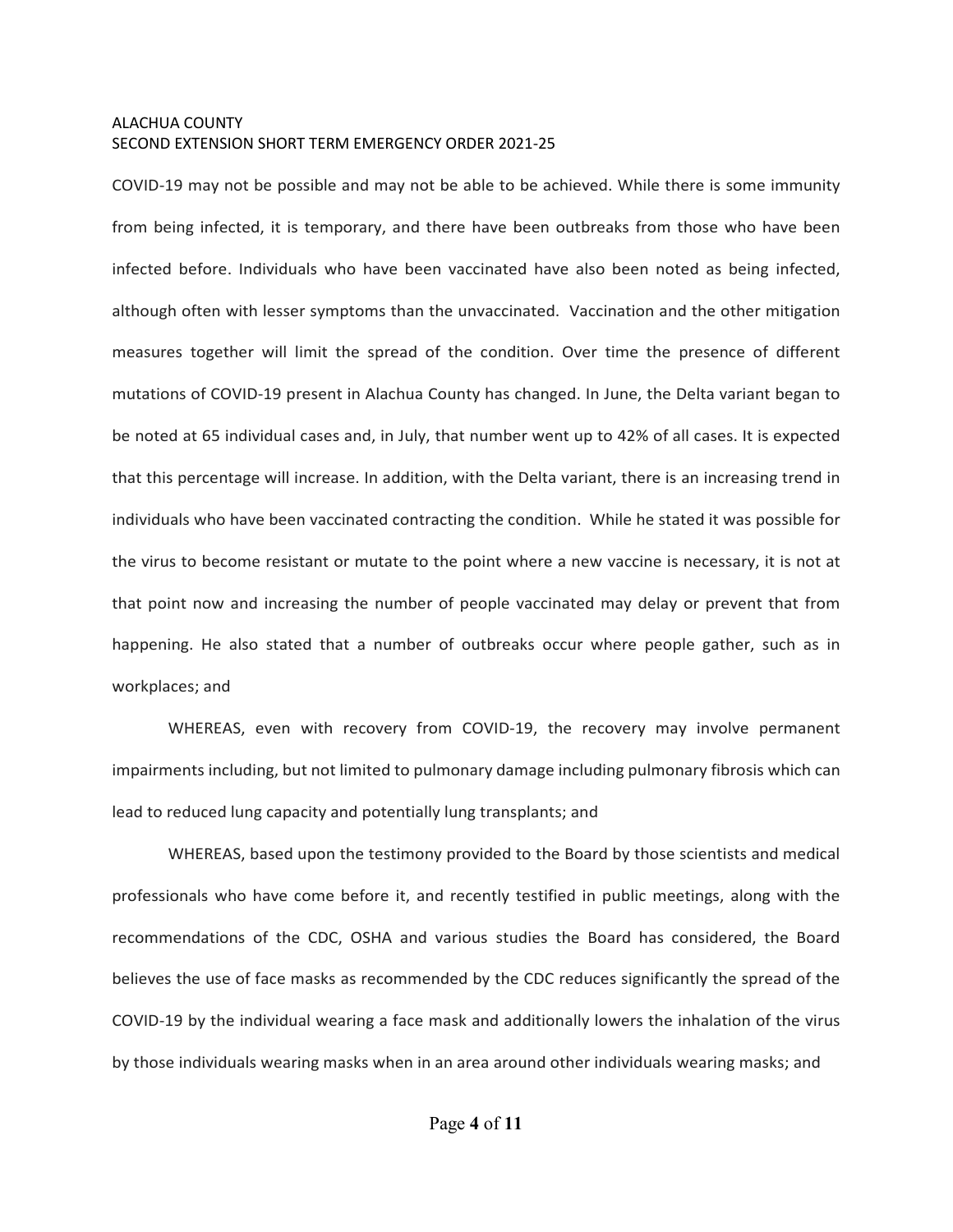WHEREAS, the Occupational Safety and Health Administration has issued "Guidance on Mitigating and Preventing the Spread of COVID-19 in the Workplace" which as of August  $13<sup>th</sup>$ , 2021, adopted recommendations similar to the CDC and recommended the wearing of face masks in the work place by individuals; and

WHEREAS, while it is important that all individuals who are capable of getting vaccinated do so, the vaccinations take time to take full effect and wearing a face mask is immediately effective and an effective mitigation strategy; and

WHEREAS, the use of face masks will reduce the amount of viral spread prior to, at, or after the peak of infections caused by the Delta variant and will reduce the number of infections in the community reducing the stress which is currently on our local healthcare facilities and governmental services; and

WHEREAS, there have been incidents reported to the County of some employers refusing to allow their employees to wear face masks; and

WHEREAS, there is a need to ensure that the message of the need to wear a face mask is communicated to all individuals entering into businesses and other public occupancies and the posting of a sign setting forth the requirements of this Order will accomplish this need; and

WHEREAS, the impact of the return of students to the University of Florida and Santa Fe College may not be known for at least two weeks; and

WHEREAS, the University of Florida will be hosting football games this upcoming weekend which will involve a large number of individuals from outside the community coming into Alachua County and having contact with residents. The impact of that influx of individuals into the community and any potential resulting increase in the community spread of COVID-19 is unknown; and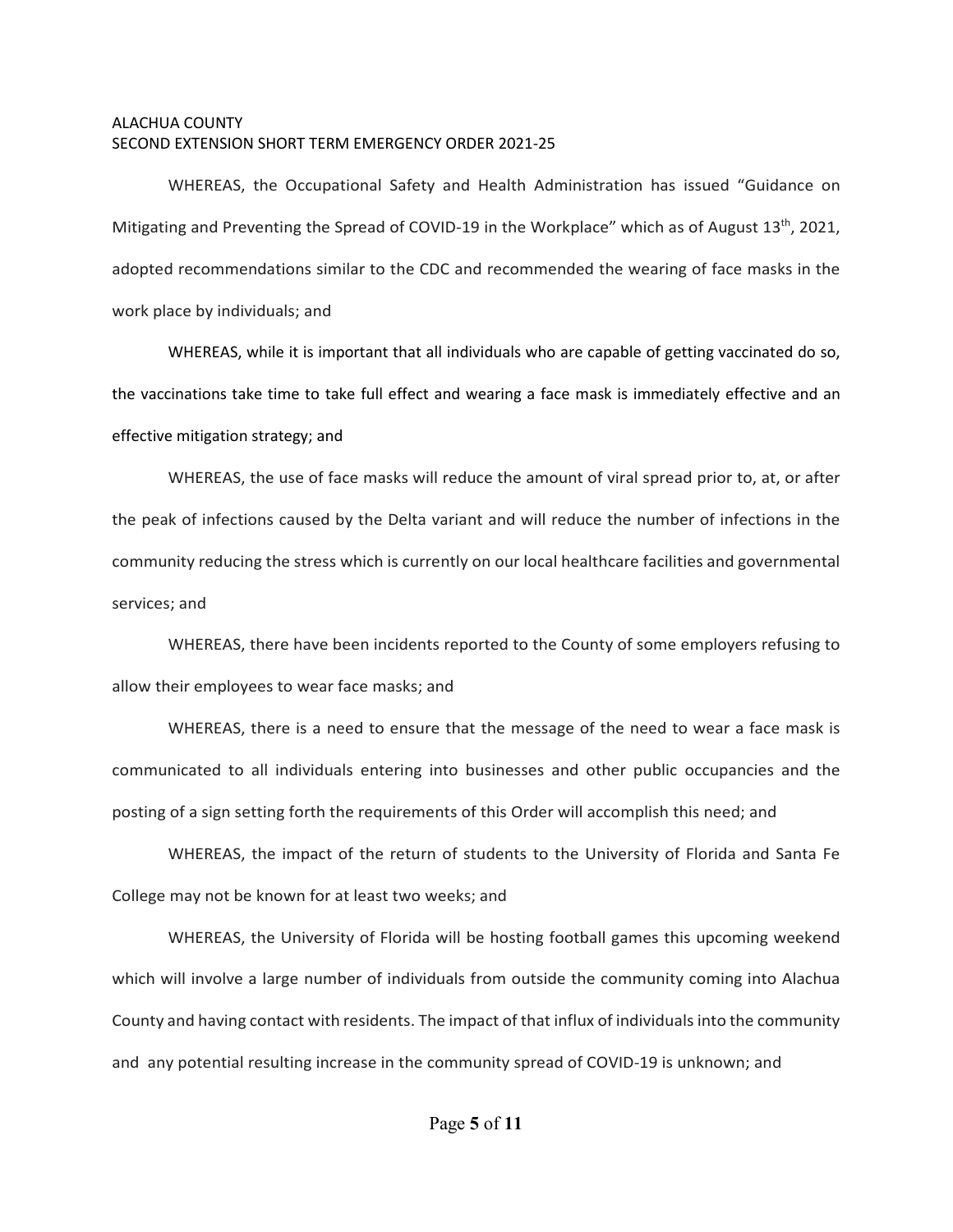WHEREAS, information regarding infection and vaccination rates from the Florida Department of Health is now released weekly rather than daily as it was earlier this year; and

WHEREAS, the Florida Legislature in Chapter 2021-8, Laws of Florida, amended Section 252.38(4) to limit the actions of political subdivision in enacting emergency orders which limit the rights or liberties of individuals or businesses within the political subdivision; and

WHEREAS, the legislation requires that any such emergency order must be narrowly tailored to serve a compelling public health or safety purpose. Further any such emergency order must be limited in duration, applicability and scope in order to reduce any infringement on individual rights or liberties to the greatest extent possible. Any such order automatically expires 7 days after issuance but may be extended by a majority vote of the Board in 7 day increments for no more than 42 days (6 weeks). This Order having been renewed twice may be renewed 3 more times after this renewal; and

WHEREAS, Alachua County is a Charter County and has the constitutional authority to enact laws which are not in conflict with general or special laws; and

WHEREAS, the Alachua County Board of County Commissioners as the Official Authority has declared a local state of emergency based upon the current situation arising from the impact of the Delta variant of the COVID-19 virus

THEREFORE, BE IT ORDERED, by the Alachua County Board of County Commissioners that:

1. The above recitals are true.

2. The Board of County Commissioners finds the following:

A. That the most effective way to limit the spread of the COVID-19 virus is through the concerted action of all residents in Alachua County.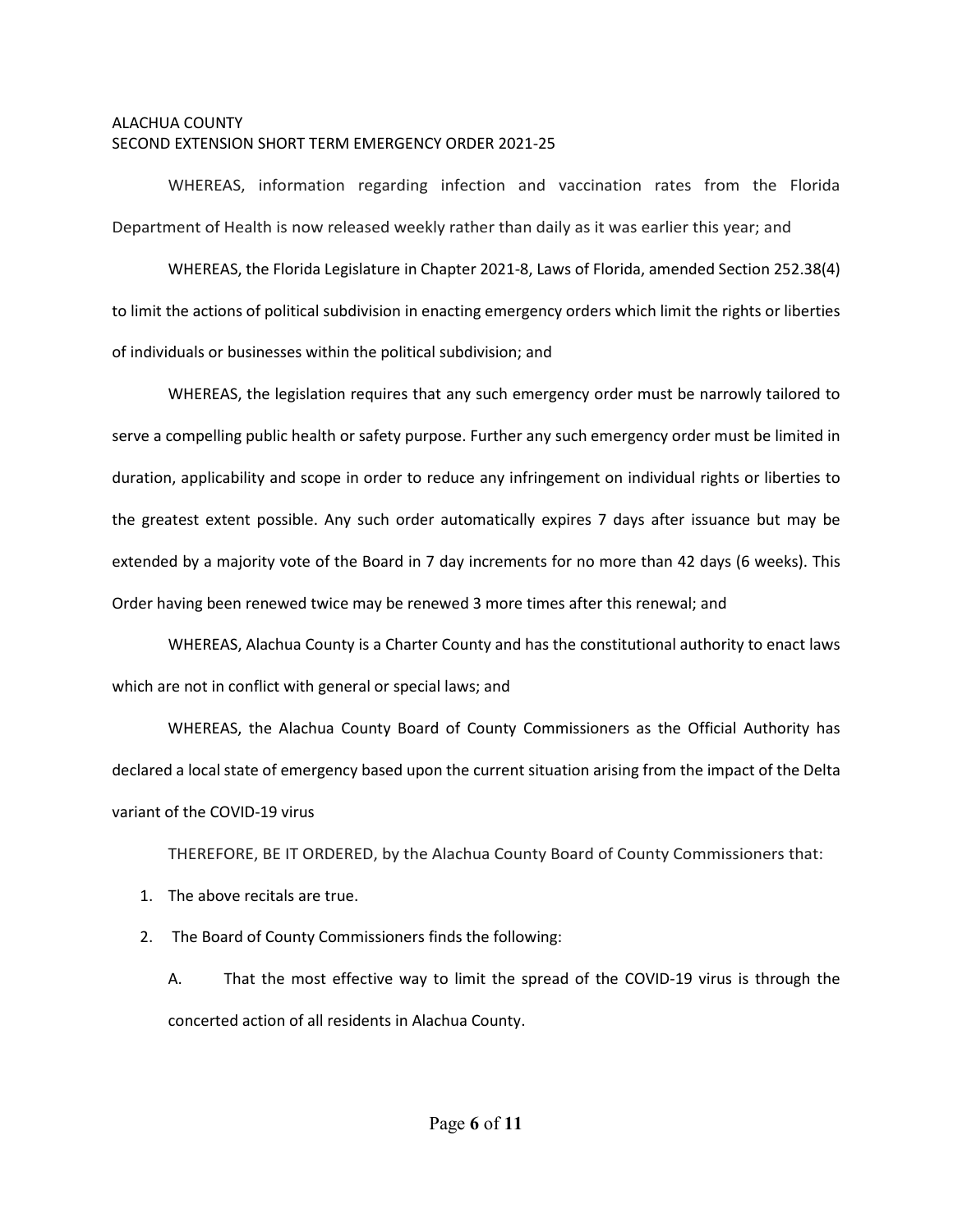B. That the evidence is overwhelming that it is imperative that those individuals who are not vaccinated and are able to get vaccinated obtain the vaccine for the purposes of reducing the strain on local hospitals which Alachua County is currently experiencing and to slow the spread of the virus so that fewer individuals are impacted by the virus and those who are unable to receive the inoculations are provided with some level of protection by a higher level of vaccination in the local population.

C. That the evidence also supports the use of face masks indoors in locations where the public does business or gathers, excluding private residences by all individuals regardless of their vaccination status along with social distancing, avoiding crowds and the frequent washing of one's hands. These are the recommendations of the CDC and of OSHA.

D. That there is a compelling governmental interest in reducing community spread of COVID-19 in Alachua County so to limit the impact of the absence of workers in their employments and to reduce the admissions to the hospitals and stress on the medical transport system to the extent that those admissions are from Alachua County.

E. That there is a compelling public health and safety need for Alachua County to require face masks to be worn in public indoor spaces including businesses and locations other than private residences. It is recognized that there will be locations where because of adequate distancing – *e.g.*, sitting alone in one's office – may exist where not wearing a face mask would not contribute to community spread and therefore this is an exception to the general rule of wearing a face mask. In addition, it is recognized that face masks cannot be worn while eating or drinking, therefore this is an exception to the general rule of wearing a face mask.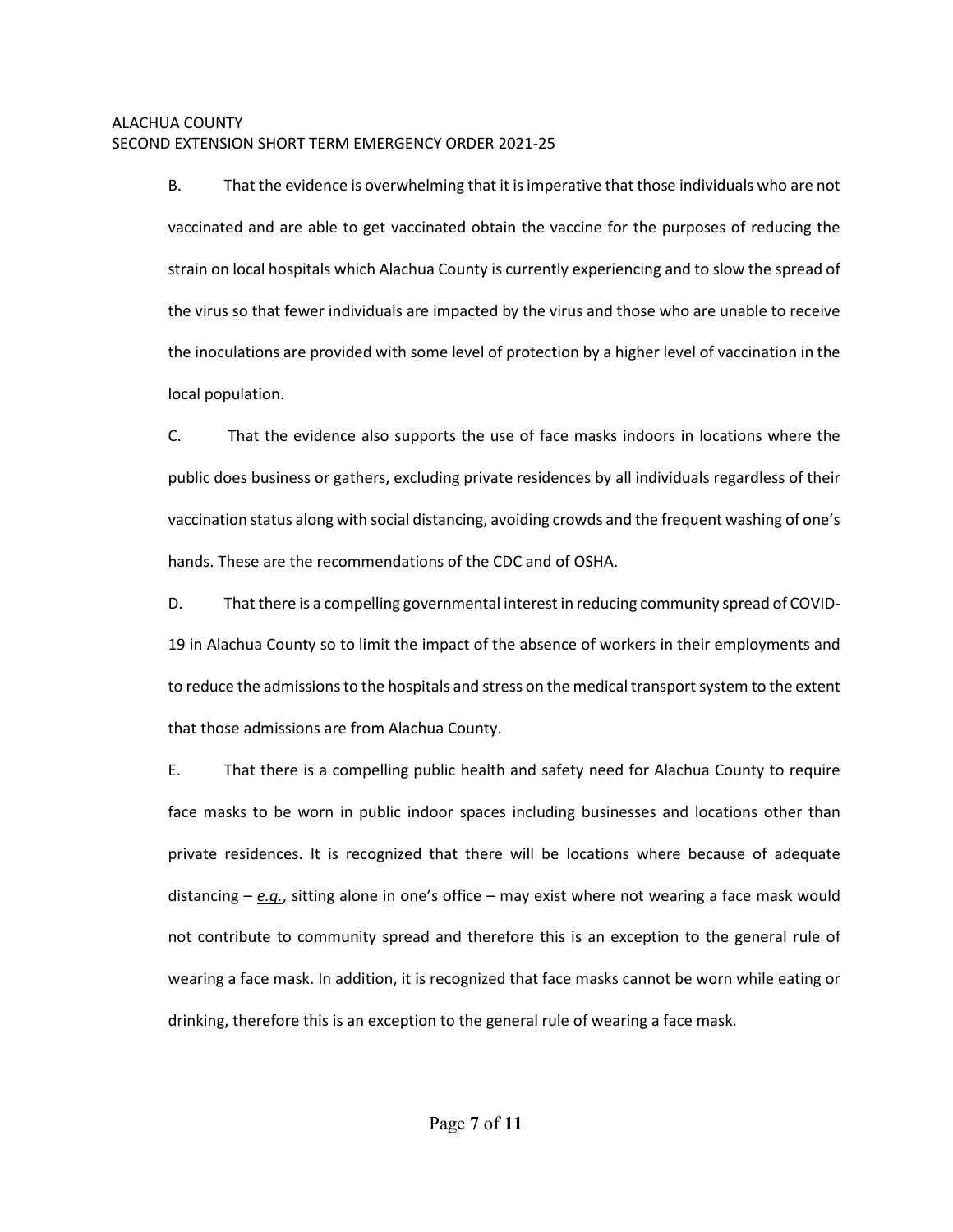F. That there is a compelling need that the public be reminded or made aware of the need to wear a face mask upon entry into enclosed spaces and this can be accomplished by requiring signage regarding the requirements of this Order at every public occupancy covered by this Order.

G. That for the reasons set forth in this Emergency Order (including its preamble), the Board of County Commissioners finds that this Emergency Order is narrowly tailored to serve a compelling public health and/or safety purpose. This Emergency Order applies the least intrusive method available to achieve the compelling goal.

3. THE BOARD ORDERS THAT:

A. A face mask shall be worn in all indoor places when there are more than two people present, with exceptions as provided by this Emergency Order. Thisrequirement excludes private residences or spaces occupied by a single-family unit.

B. Such face masks shall be of a nature approved by the CDC and shall cover the mouth and nose and loop securely around the head or ears.

C. That based upon the standards set forth by OSHA ("Occupational Safety and Health Administration"), an employer shall not prevent its employees from wearing face masks in accordance with the recommendations of OSHA and this Order. However, the business owner or their representative may prescribe the nature of the mask to be worn as long as it meets the requirements of OSHA and is not required to allow the use of any personal protection equipment which carries an obscene message or one that is not appropriate.

D. Face masks shall not be required for children under six, (although it is encouraged that children ages 2-5 wear masks), persons who have trouble breathing due to a chronic pre-existing condition or individuals with a documented or demonstrable medical problem. It is the intent of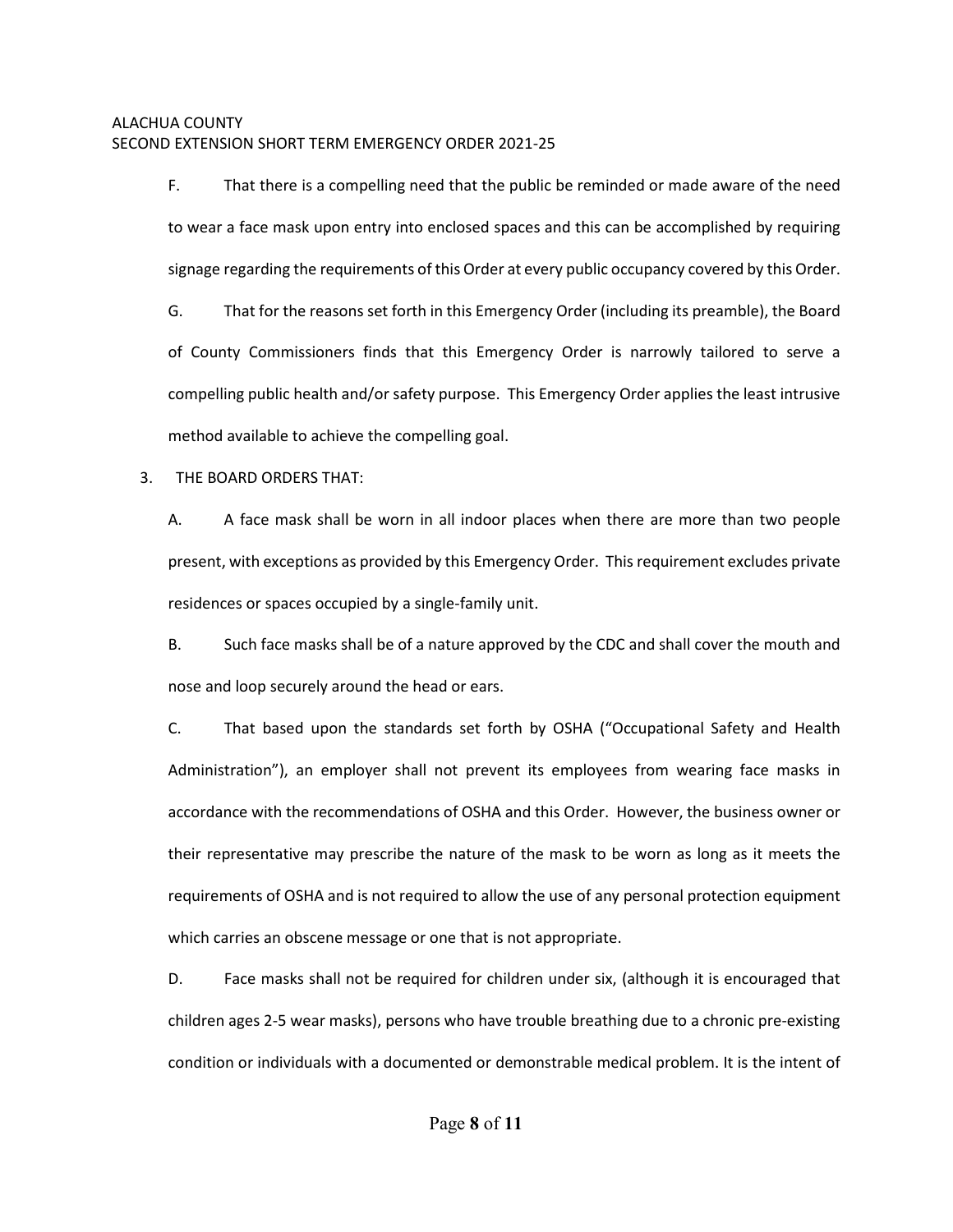this provision that those individuals who cannot tolerate a face mask for a medical, sensory or any other condition, which makes it difficult for them to utilize a face mask and function in public, are not required to wear one. It is recognized that this requirement is broader than what might be considered a covered condition under the Americans with Disabilities Act. Individuals who believes that they meet this exception are not required to show documentation of their condition but should be able to describe their limitation in general terms. Wearing face masks shall not be required while eating or drinking.

E. Public places covered by this Order where the public gathers inside, including businesses, non-profit entities and similar organizations, shall post and display a sign setting forth the requirements of this Order regarding face masks at all locations where the public enters a building in manner and location that is clearly visible. A copy of a sign meeting these requirements is available from the County.

F. This Emergency Order applies to incorporated and unincorporated areas within Alachua County, but has no application outside of Alachua County. Municipalities have the authority to enforce this Emergency Order within their jurisdiction. Municipalities are authorized to impose regulations, which are more stringent than those set forth herein.

G. This Emergency Order does not apply to the internal operations or policies of local governments within the County, the Alachua County Public Schools, local Charter Schools established by law, the State University System, State College System, the State of Florida, or federal agencies who are encouraged to adopt their own rules and procedures regarding the matters set forth herein.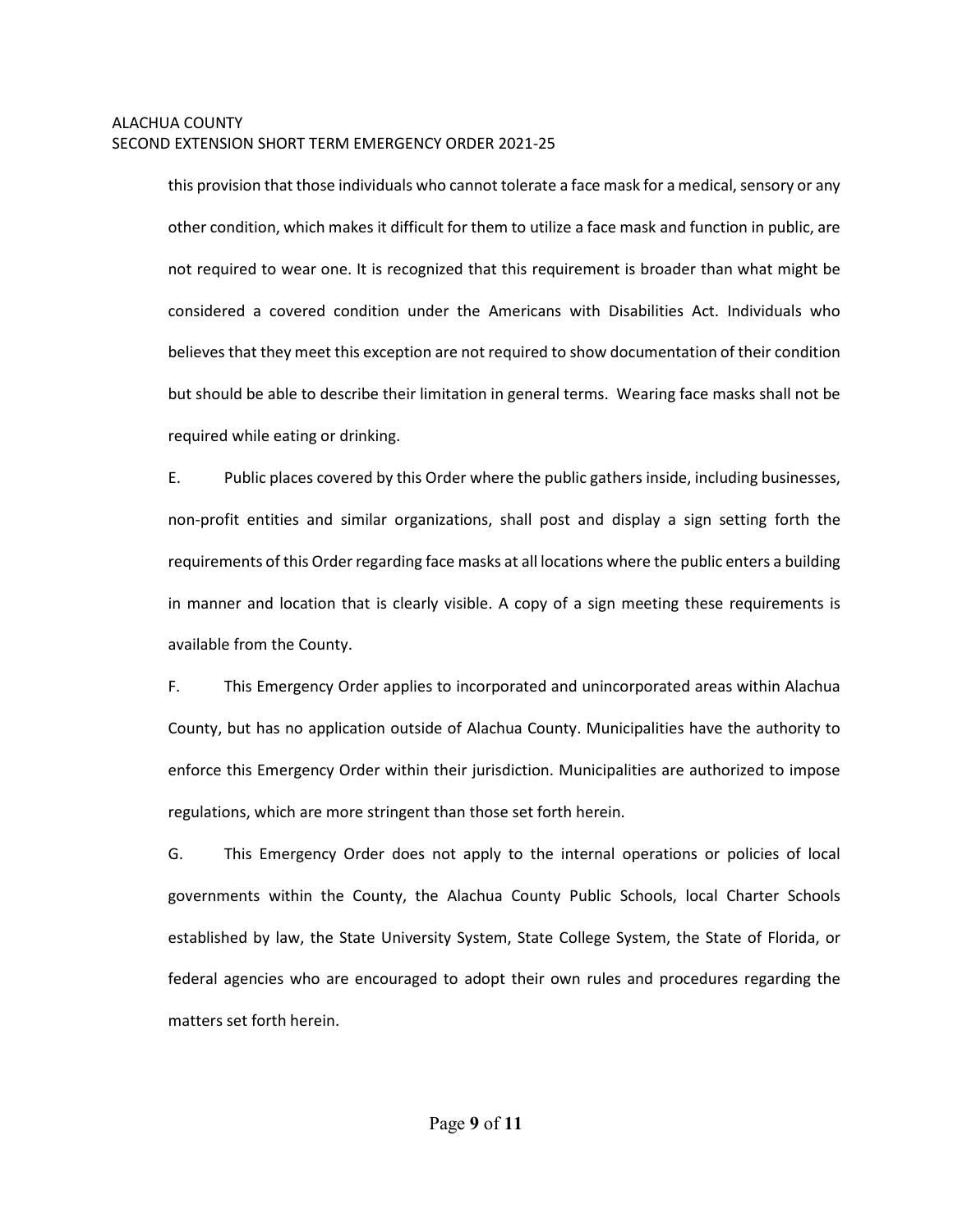H. A violation of this Emergency Order does not authorize the search or arrest of any individual. A violation of this Order is a noncriminal infraction. Prior to issuing any citation, the individual will be asked to comply with this Order or be able to explain how any exemption or exception under this Order applies to them. Failure to comply with the requirements of this Order presents a serious threat to the public health, safety, and welfare, pursuant to Chapt. 162, Fla. Stat., and a citation may be issued immediately for such violation. The County shall enforce the first violation of section 3 of this Emergency Order through a fine of \$125.00 to the violator. The second violation of section 3 of this Emergency Order shall be subject to a fine of \$250.00 to the violator. All subsequent violations of section 3 of this Order shall constitute a Class V violation under Art. II, Chapt. 24 of the Alachua County Code of Ordinances, requiring a mandatory court appearance and subject to a fine not to exceed \$500.00. The municipalities may enforce this Order as provided by Florida law and municipal code.

- 4. This Emergency Order shall last for 7 days and will expire no later than September  $9<sup>th</sup>$ , 2021. Pursuant to Section 252.38(4)(c), the Board of County Commissioners may extend this Order by majority vote in 7 day increments not to exceed a total of 42 days if the circumstances warrant. Those conditions shall include a significant reduction in community spread of the Delta variant and the return to the ability of hospitals to return to providing elective surgeries and care.
- 5. This Emergency Order shall be effective upon filing with the Clerk of Courts. If it is not filed with the Clerk within 3 days of issuance it shall be considered void.
- 6. This Emergency Order shall take effect on the  $2^{nd}$  Day of September, 2021 beginning at 5:00 p.m. EDT.